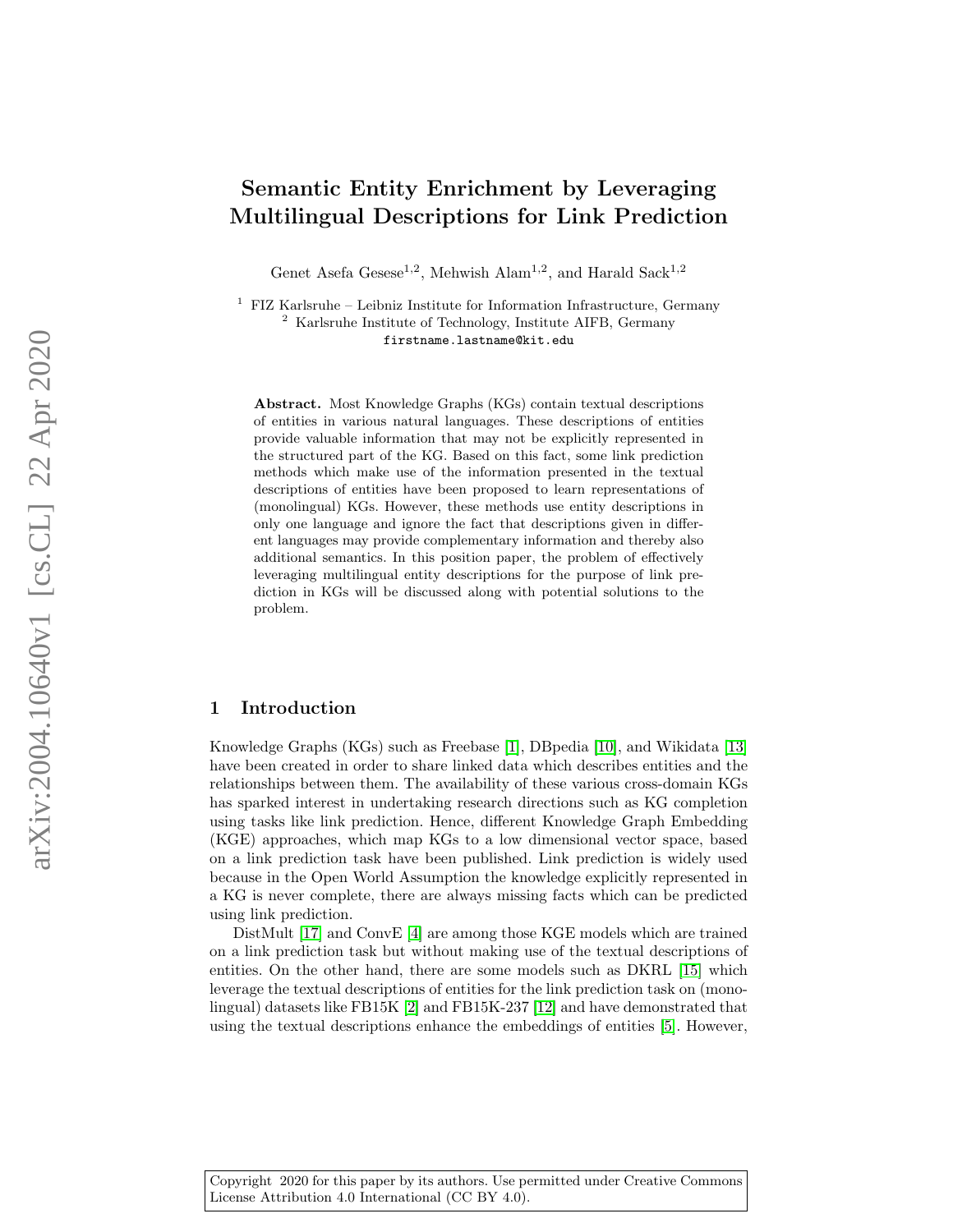#### 2 Genet Asefa Gesese et al.

despite the fact that the entities in these KGs have multilingual entity descriptions, all the existing models which use descriptions of entities focus on using descriptions written in only one natural language.

In most of the popular KGs, a single entity can have descriptions in two or more languages where the contents of the descriptions are different. This fact is demonstrated in Figure [1](#page-1-0) using, as an example, a triple from FB15K with some of the descriptions of its head and tail entities extracted from Freebase. In this example, it can be seen that, for both the head ('m.02rcdc2') and tail ('m.019f4v') entities, the description provided in one language contains information that is not available in the description given in the other language. Hence, a KGE model which uses entity descriptions only in one language discards the extra information provided in the descriptions in other languages.

<span id="page-1-0"></span>

Fig. 1: A triple in FB15K with multilingual descriptions of the head and tail entities from Freebase.

## <span id="page-1-1"></span>2 Related Work

Few attempts have been made to combine the structured part of KGs with entity descriptions to learn KGE models. Among these models, DKRL [\[15\]](#page-5-4), MKBE [\[11\]](#page-5-8), and Jointly [\[16\]](#page-5-9) use neural network encoders (either CNN or LSTM) to represent entity descriptions. The other models are SSP [\[14\]](#page-5-10) and LiteralE [\[8\]](#page-5-11) which rely on document embedding approaches to get representations for entity descriptions. In DKRL, CNN is used to encode entity descriptions using word embeddings as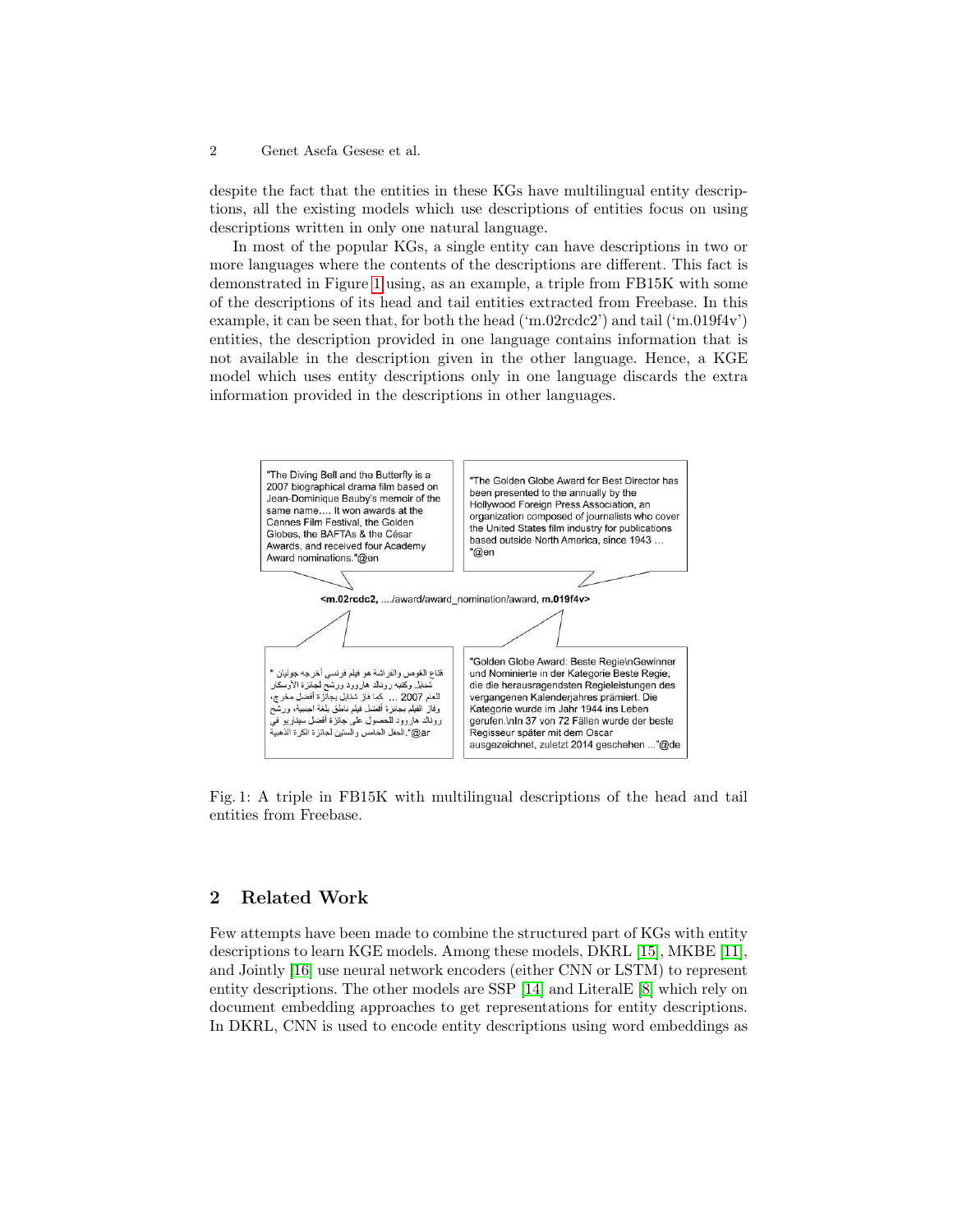an input. MKBE, same as in DKRL, uses CNN to encode textual descriptions of entities. The descriptions that are used in both DKRL and MKBE are provided in only one language (English).

Jointly [\[16\]](#page-5-9) is a KGE method which combines structural and textual encoding as in DKRL but using (attentive) LSTM encoder instead of CNN. In this approach, the embedding of a word is initialized by taking the average of the embeddings of the entities whose description include this word. Initialising in this way does not work well for multilingual descriptions because it is not capable of capturing words which are from different languages but semantically similar and are not linked to the same set of entities.

SSP is another KGE approach which jointly learns from structured information and entity descriptions. This method adopts the Non-negative Matrix Factorization (NMF) topic model to generate a representation for an entity based on its description, i.e., treating each entity description as a document and taking the topic distribution of the document as the representation of the corresponding entity. However, the approach would not perform well with multilingual entity descriptions since the adopted topic model does not deal with multilinguality. In LiteralE, entity descriptions are represented using a document embedding technique proposed in [\[9\]](#page-5-12). This document embedding technique works by first mapping the whole document (i.e., entity description) and also every word present in the document into corresponding unique vectors and then taking the average or concatenation of the paragraph vector and word vectors so as to predict the next word in a context.

## 3 Proposed Methodology

In order to address the issues with the existing KGE models in using multilingual descriptions, this study provides the following insights into the potential solutions.

#### 3.1 Applying Language Translators

The straight forward way to incorporate multilingual entity descriptions in the existing neural network encoder based KGE models (i.e., DKRL, MKBE, and Jointly) is first to convert all the descriptions into one language (English) with a language translator and then to pass as inputs to the encoder pre-trained embeddings of the words present in the descriptions. The pre-trained word embeddings can be obtained from any monolingual word embedding model. The main challenge with this method is the errors that occur during machine translation (converting multilingual descriptions into one language) will be propagated to the encoder. One way to address this issue is to use the multilingual word embeddings instead of applying machine translation.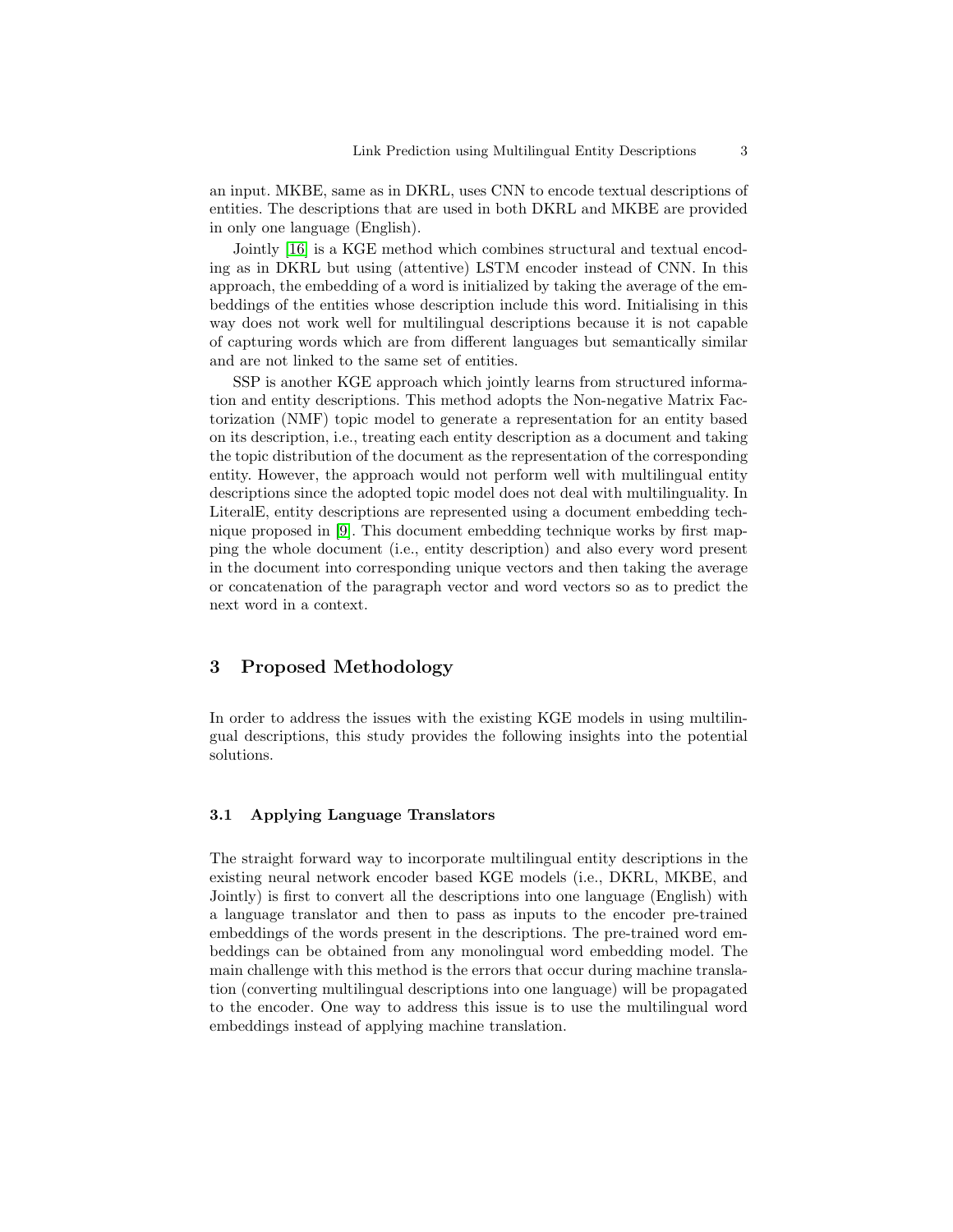4 Genet Asefa Gesese et al.

#### 3.2 Using Multilingual Word Embeddings

KDCoE [\[3\]](#page-5-13) is a KGE approach which leverages a weakly aligned multilingual KG for semi-supervised cross-lingual learning using descriptions of entities. With this approach, the authors have demonstrated that a very good performance can be achieved for an entity alignment task by using an Attentive Gated Recurrent Unit encoder (AGRU) to encode multilingual descriptions with multilingual word embeddings as inputs. The multilingual embedding model used is a crosslingual Bilbowa word embedding [\[6\]](#page-5-14) trained on the cross-lingual parallel corpora Europarl v7 [\[7\]](#page-5-15) and monolingual corpora of Wikipedia dump. The results from KDCoE show that multilingual text encoders can benefit from multilingual word embeddings. It would also be interesting to adopt the same approach, which is used to encode multilingual entity descriptions for cross-lingual entity alignment task in KDCoE, for a link prediction task on different monolingual datasets such as FB15K and FB15K-237. This approach allows to capture as much information as possible from entity descriptions present in multiple languages.

Furthermore, the existing models such as DKRL and Jointly can be improved by leveraging multilingual entity descriptions by passing as inputs to the encoders the embeddings of the words in the descriptions obtained by a multilingual word embedding model like MUSE<sup>[3](#page-3-0)</sup>. For instance, Figure [2](#page-4-0) shows how the CNN encoder part of DKRL can be modified to take pre-trained word embeddings from multilingual descriptions as inputs.

#### 4 Conclusion

In this position paper, the problem of leveraging multilingual entity descriptions for link prediction task on KGs is discussed. As mentioned in Section [1](#page-0-0) and Section [2,](#page-1-1) the available link prediction models on monolingual datasets such as FB15K-237 use only monolingual entity descriptions and ignore the fact that the descriptions in other languages may contain additional semantics. Thus, in this study, some insights into potential solutions to this problem are provided. These solutions enable the existing link prediction models to leverage multilingual entity descriptions. The solutions proposed in this study for link prediction task can also be adopted for other KG completion tasks such as triple classification and entity classification. In order to come up with an even better solution to the problem, conducting detailed analysis on the nature and quality of the multilingual entity descriptions available in different KGs such as DBpedia, Wikidata, and Freebase would be beneficial.

<span id="page-3-0"></span><sup>3</sup> https://github.com/facebookresearch/MUSE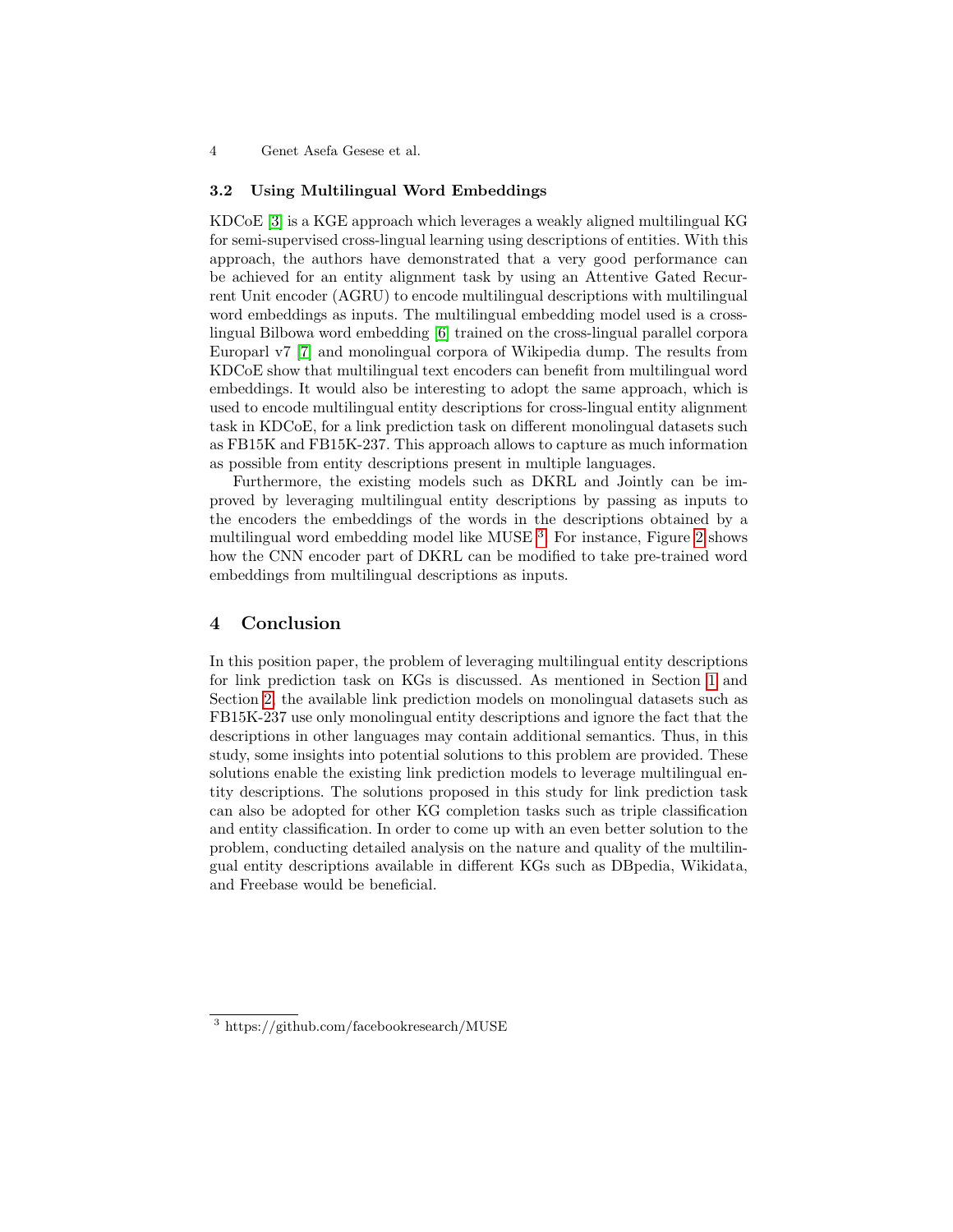<span id="page-4-0"></span>

Fig. 2: Passing pre-trained multilingual word embeddings to a CNN encoder which is adopted from DKRL [\[15\]](#page-5-4), in order to encode multilingual entity descriptions.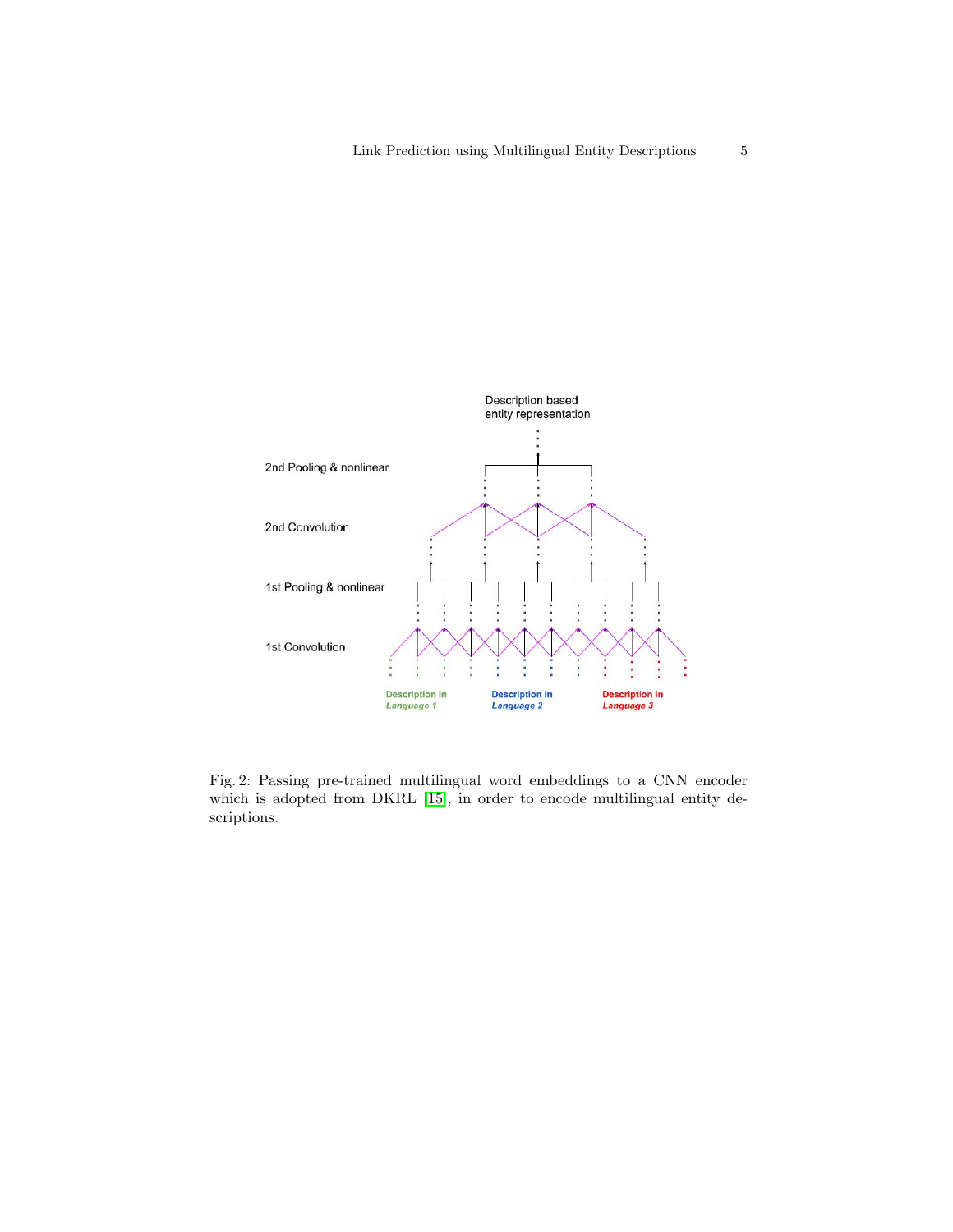### References

- <span id="page-5-0"></span>1. Bollacker, K., Evans, C., Paritosh, P., Sturge, T., Taylor, J.: Freebase: a collaboratively created graph database for structuring human knowledge. In: Proceedings of the 2008 ACM SIGMOD international conference on Management of data. pp. 1247–1250 (2008)
- <span id="page-5-5"></span>2. Bordes, A., Usunier, N., Garcia-Duran, A., Weston, J., Yakhnenko, O.: Translating Embeddings for Modeling Multi-Relational Data. In: NIPS (2013)
- <span id="page-5-13"></span>3. Chen, M., Tian, Y., Chang, K.W., Skiena, S., Zaniolo, C.: Co-training embeddings of knowledge graphs and entity descriptions for cross-lingual entity alignment. arXiv preprint arXiv:1806.06478 (2018)
- <span id="page-5-3"></span>4. Dettmers, T., Minervini, P., Stenetorp, P., Riedel, S.: Convolutional 2d knowledge graph embeddings. In: Thirty-Second AAAI Conference on Artificial Intelligence (2018)
- <span id="page-5-7"></span>5. Gesese, G.A., Biswas, R., Alam, M., Sack, H.: A survey on knowledge graph embeddings with literals: Which model links better literal-ly? arXiv preprint arXiv:1910.12507 (2019)
- <span id="page-5-14"></span>6. Gouws, S., Bengio, Y., Corrado, G.: Bilbowa: Fast bilingual distributed representations without word alignments (2015)
- <span id="page-5-15"></span>7. Koehn, P.: Europarl: A parallel corpus for statistical machine translation. In: MT summit. vol. 5, pp. 79–86. Citeseer (2005)
- <span id="page-5-11"></span>8. Kristiadi, A., Khan, M.A., Lukovnikov, D., Lehmann, J., Fischer, A.: Incorporating literals into knowledge graph embeddings. In: International Semantic Web Conference. pp. 347–363. Springer (2019)
- <span id="page-5-12"></span>9. Le, Q., Mikolov, T.: Distributed representations of sentences and documents. In: International conference on machine learning. pp. 1188–1196 (2014)
- <span id="page-5-1"></span>10. Lehmann, J., Isele, R., Jakob, M., Jentzsch, A., Kontokostas, D., Mendes, P.N., Hellmann, S., Morsey, M., Van Kleef, P., Auer, S., et al.: Dbpedia–a large-scale, multilingual knowledge base extracted from wikipedia. Semantic Web 6(2), 167– 195 (2015)
- <span id="page-5-8"></span>11. Pezeshkpour, P., Chen, L., Singh, S.: Embedding multimodal relational data for knowledge base completion. In: Proceedings of the 2018 Conference on Empirical Methods in Natural Language Processing. pp. 3208–3218. Association for Computational Linguistics (Oct-Nov 2018), [https://www.aclweb.org/](https://www.aclweb.org/anthology/D18-1359) [anthology/D18-1359](https://www.aclweb.org/anthology/D18-1359)
- <span id="page-5-6"></span>12. Toutanova, K., Chen, D.: Observed versus latent features for knowledge base and text inference. In: Proceedings of the 3rd Workshop on Continuous Vector Space Models and their Compositionality. pp. 57–66. Association for Computational Linguistics (Jul 2015), <https://www.aclweb.org/anthology/W15-4007>
- <span id="page-5-2"></span>13. Vrandečić, D., Krötzsch, M.: Wikidata: a free collaborative knowledgebase. Communications of the ACM  $57(10)$ , 78–85 (2014)
- <span id="page-5-10"></span>14. Xiao, H., Huang, M., Meng, L., Zhu, X.: Ssp: semantic space projection for knowledge graph embedding with text descriptions. In: Thirty-First AAAI Conference on Artificial Intelligence (2017)
- <span id="page-5-4"></span>15. Xie, R., Liu, Z., Jia, J., Luan, H., Sun, M.: Representation learning of knowledge graphs with entity descriptions. In: Thirtieth AAAI Conference on Artificial Intelligence (2016)
- <span id="page-5-9"></span>16. Xu, J., Qiu, X., Chen, K., Huang, X.: Knowledge graph representation with jointly structural and textual encoding. pp. 1318–1324 (08 2017). <https://doi.org/10.24963/ijcai.2017/183>

<sup>6</sup> Genet Asefa Gesese et al.